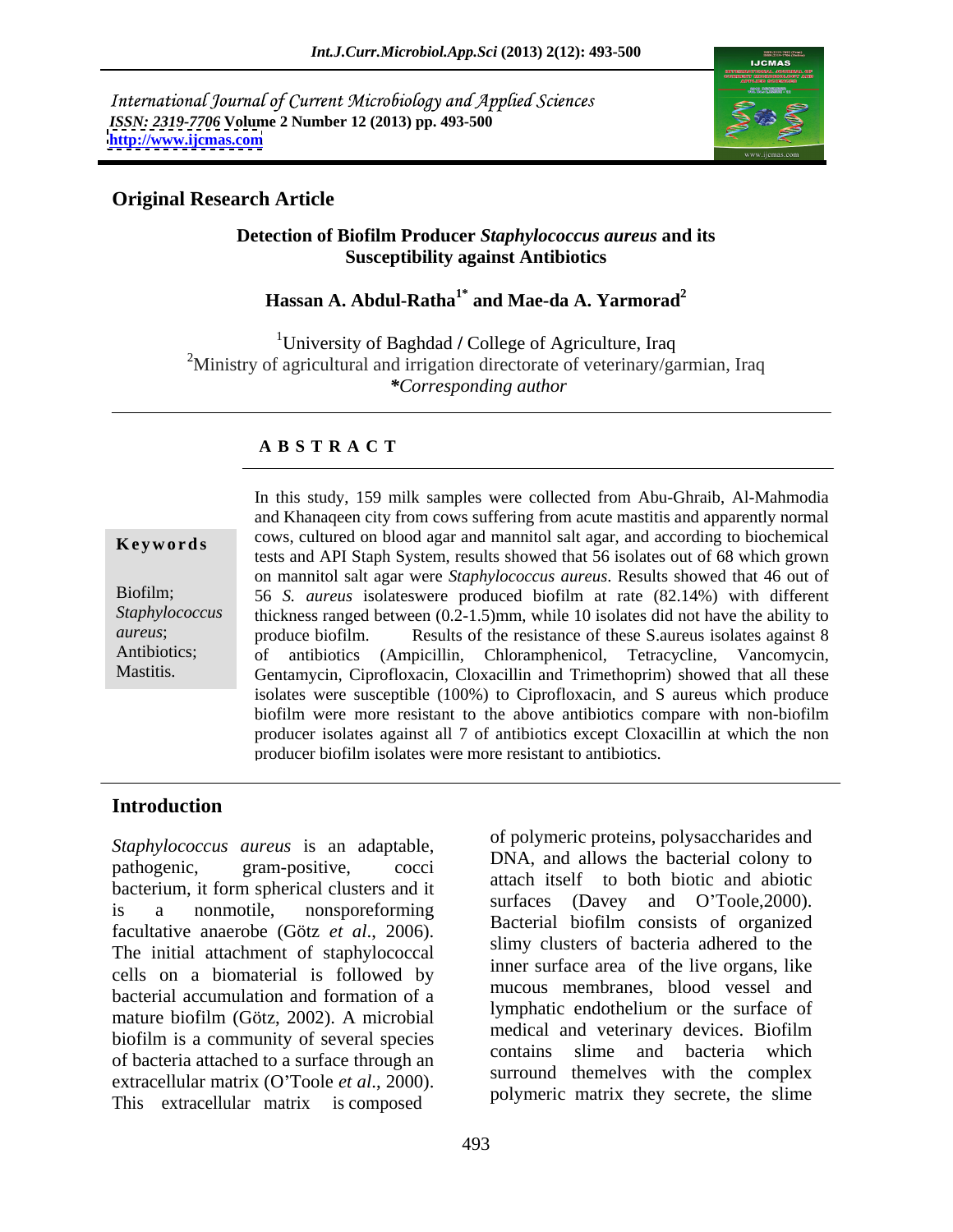as phagocytosis, it inhibits chemotaxis of granulocytes and their opsonic activity, thus affecting an inflammatory response The results showed that 46 milk samples (Dorocka and Konopka, 2003; Fox *et al*., 2005; Górski and Palmer, 2007). cows in Abu-Ghraib zoon were grown on

Numerous authors state that bacteria in a biofilm are 10 to 1000-fold more resistant to antibiotics than in their planktonic In Mahmodia 42 milk samples were form(Górski and Palmer,2007; Melchior collected from mastatic and apparently *et al*.,2006). This study aimed to isolate S normal cows,36 of these samples were aureus from mastitis cases (milk) and grown on blood agar and 27 samples gave detect its ability to produce biofilm and its spositive results on mannitol salt agar resistant to antibiotics. The medium.

Blood agar and mannitol salt agar were used for growth and isolation of *S. aureus* from 159 milk samples which were collected from Abu-Ghraib,Almahmodia and Khanaqeen city from cows suffering from mastitis and apparently normal cows. Morphological, Cultural and biochemical tests in addition to API staph. System were used for the diagnosis isolates, A qualitative assessment of biofilm 48 hours of incubation, the isolated formation was determined by tube method (Christensen *et al*., 1982). produced double zone of hemolysis.

performed using a disc diffusion method on Mueller – Hinton Agar according to Bauer-kirby *et al*., 1966, Discs of antibiotics used were: Ampicillin, the background of the agar indicated the Chloramphenicol, Tetracycline, ability of mannitol fermentation, these Vancomycin, Gentamycin, Ciprofloxacin, Cloxacillin, Trimethoprim.

The results of bacterial isolation showed<br>that out of total 150 mills complex which the under light microscope lens. The that out of total 159 milk samples which were collected, 68 milk samples showed

helps the bacteria embedded in it to be positive results for the presence of protected from the attack of drugs as well Staphylococci after culturing on blood

agar and mannitol salt agar.<br>The results showed that 46 milk samples out of 61 samples of normal and mastatic blood agar while just 25 samples grew on mannitol salt agar medium.

positive results on mannitol salt agar medium.

**Materials and Methods** On the other hand, 56 milk samples were collected from some villages in khanaqeen, and results showed that 38 out of these 56 samples were grown on blood agar while 16 samples only grew on mannitol salt agar medium.

> After incubation at 37  $\Box$  C for 24 hours on blood agar, colonies of 1 mm in diameter appeared as yellow, round, smooth and glistening with  $\beta$  or  $\alpha$  hemolytic, but after 48 hours of incubation, the isolated colonies reached to 4 mm in diameter and

Antibiotic susceptibility test was The Suspected S. aureus isolates which were subcultured on mannitol salt agar medium appeared as rounded, smooth convex yellowish in color disseminated to results agree with Jawetz *et al*., 2007 .

**Results and Discussion** Stain showed a spherical single cocci, Staining the suspected isolates with gram stain showed a spherical single cocci, diplococci, quadrates, and the predominant shape was grape-like clusters of blue color light microscope lens. suspected isolates gave positive results for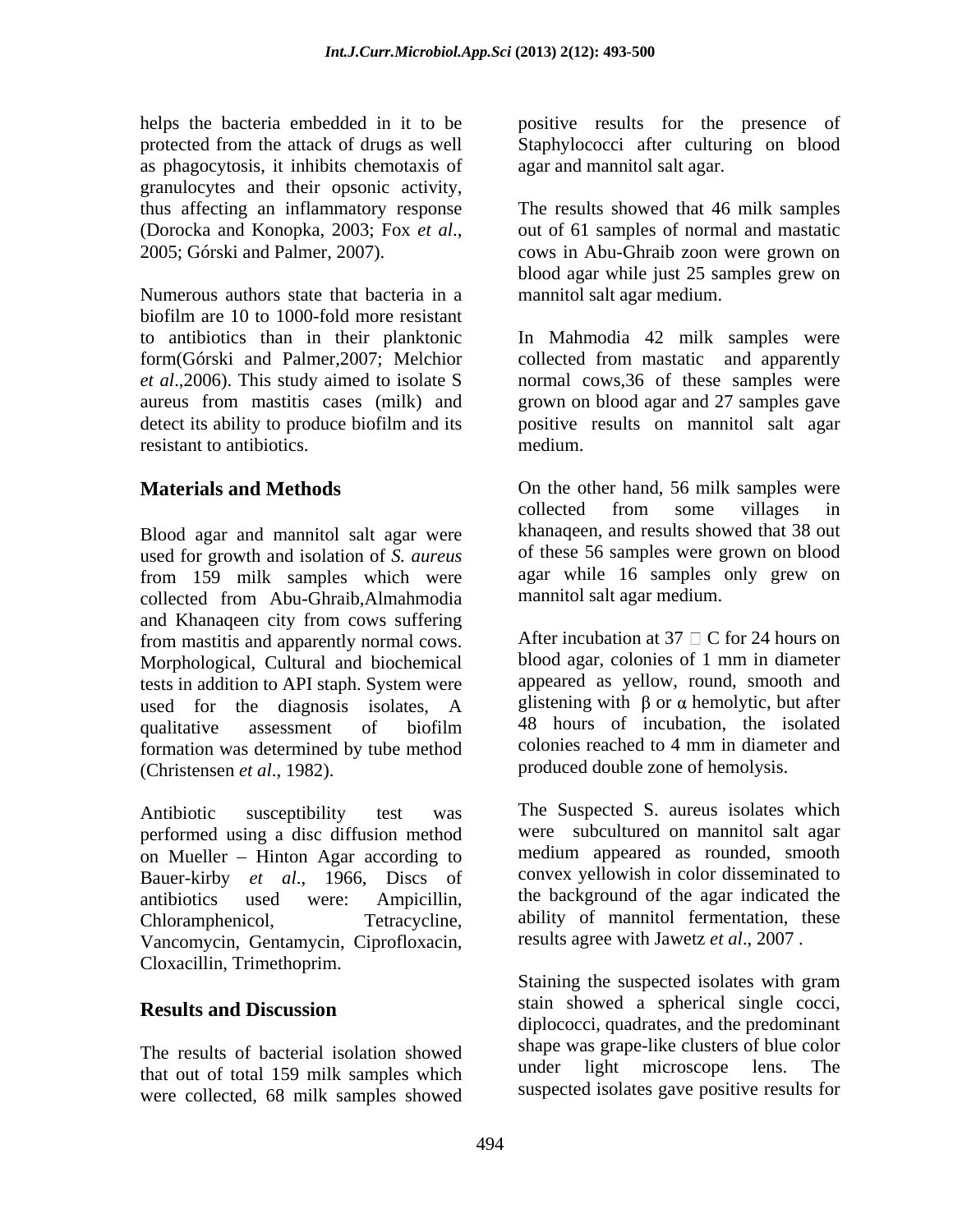catalase, urease, phosphatase de biofilm (82.14%), Table(3),this is in oxyribonuclase tests and for gelatin agreement with Vasudevan *et al*. (2003) production, while it gave negative result for oxidase test (table 2) and to confirm isolates were slime positive , while the diagnosis, API Staph system was used. Zmantar *et al*., (2010) found that 26 out of Finally, and according to the previous 46 strains of S. aureus (56.5%) were slime listed cultural, biochemicals and API producers , but Gundogan *et al*., (2006) Staph System, results confirmed that all the 56 isolates were belong to were slime producers. Fox *et al*. (2005) *Staphylococcus aureus*. Results showed found a higher percentage (41%) of that the rate of infection with *S. aureus* was 35.22% from the total samples collection (159), and this rate agreed with *Staphylococcus aureus* and (Al-Ani, 2009) who found that (25%) milk samples were *S. aureus* positive out of two of the most commonly isolated from total 124 milk specimens taken from Abu- bovin mastitis, these bacteria are able to Ghraib city and also agreed with Al-<br>form biofilm, highly organized Marsoomy (2007) who diagnosed 173 multicellular complexes that represent an isolates of S. aureus (28.73%) of 602 milk samples were collected from 358 cows infected with acute and subclinical mastitis *et al*., 2001; Vasudevan *et al*., 2003; Fox of cows. *et al*., 2005; Melchior *et al*., 2006;

Detecting the ability of *S. aureus* isolates to produce biofilm was done by using Christensen tube method (Christensen *et al*.,1982), the wall of the tubes which appeared dark to red in color Figure (1-<br>b),but tubes which not stained with Bacteria colonizing a surface produce their medium were not spilled a thick layer of biofilm appeared on the upper surface substances (EPS) are composed of tubes Figure(1-d),while the wall of the

The results showed that 46 of total 56 isolate of S.aureus in this study produced

who demonstrated that 32 of 35 S. aureus found that 58 out of 110 S. aureus strains biofilm-positive isolates from milk.

*Staphylococcus aureus* and *Staphylococcus epidermidis* remain the two of the most commonly isolated from form biofilm, highly organized important virulence factor in staphylococci. As mentioned by (Cucarella Clutterbuck *et al*., 2007).

contains slimy material producer isolates these isolates ranged between (0.2-1.5)mm appear red in its color Figure (1-a) Table(4). Al-ithawy, 2010 found that whereas large biofilm producer isolates thickness of biofilm produced by P. b),but tubes which not stained with Bacteria colonizing a surface produce saphranin appeared nearly yellow or white extracellular polymeric substances(EPS) in its color Figure (1-c), this for tubes that will glue the cell to the surface and which their medium is spilled, tubes which eventually form the biofilm matrix, of the medium represented polysaccharide polysaccharides, but may also contain which form most constitution of the proteins, nucleic acids and polymeric biofilm adhering on the wall of the test lipophilic compounds, in terms of weight tubes containing isolates which did not substances(EPS) represent the major produce biofilm appeared colorless structural component of biofilm, being Figure(1-e). The interaction of microbes exponsible for the interaction of microbes The result showed that isolates differed in its biofilm producing efficiency , the thickness of biofilm which measured in aeruginosa ranged between (1.1- 6.5) mm generally extracellular polymeric substances(EPS) are composed of and volume extracellular polymeric with each other as well as with interfaces (Flemming 2002; Neu *et al* ., 2001).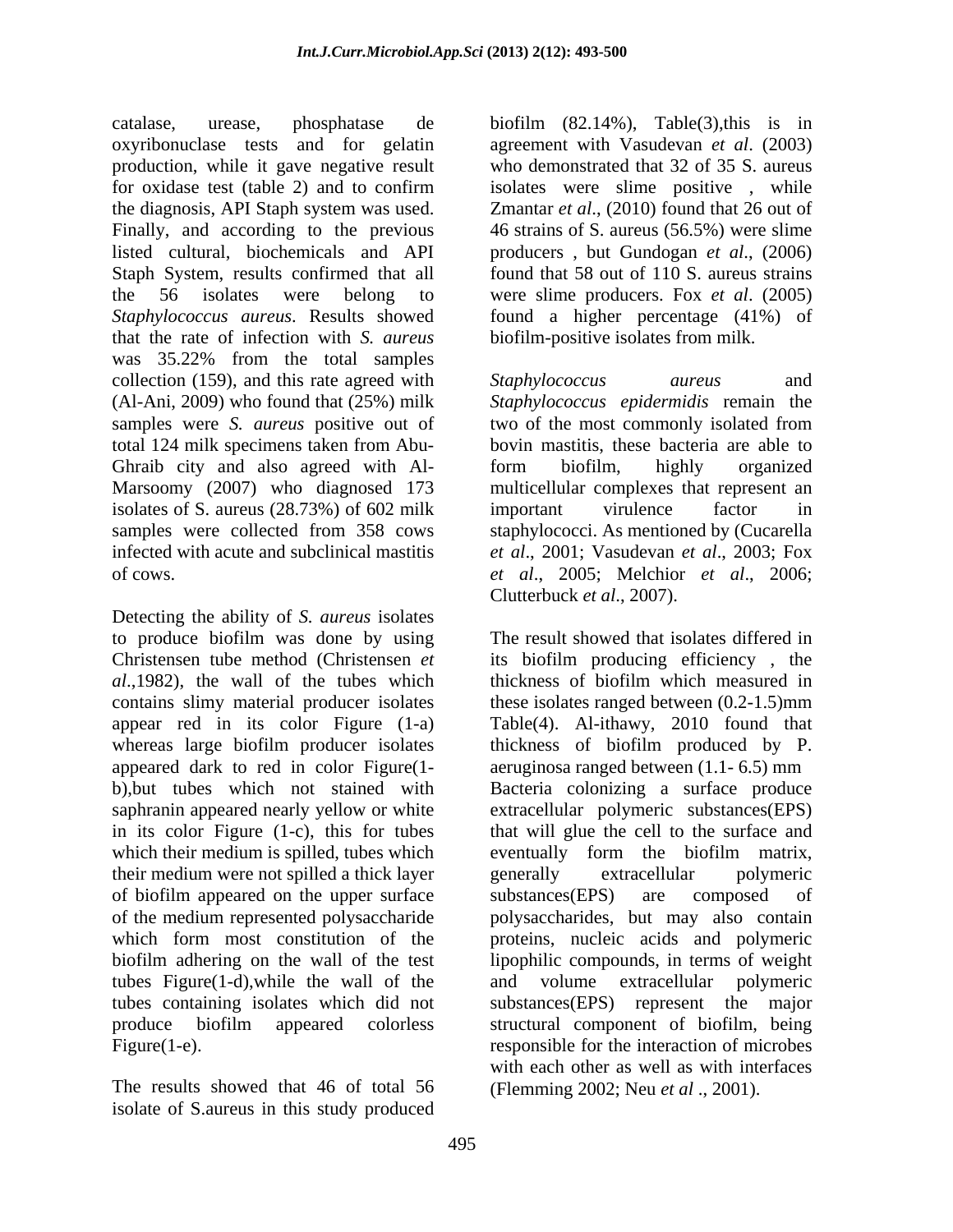| <b>City of collected</b> |                  | Number o             |                                            |                | <b>Positive samples on</b> |
|--------------------------|------------------|----------------------|--------------------------------------------|----------------|----------------------------|
| samples                  | <b>Total No.</b> | 01<br>acute mastitis | <b>Number of apparently</b><br>normal cows | <b>Blood</b>   | <b>Mannitol</b>            |
|                          |                  |                      |                                            | agar           | salt agar                  |
| Abu-Ghraib               |                  |                      |                                            | 40             |                            |
| Mahmodia                 | ┱∠               |                      |                                            |                |                            |
| Khanaqeen                |                  |                      |                                            | - - - -        |                            |
| Total No.                | $\sim$<br>1 J Z  | 108                  |                                            | 100<br>$1 - 0$ | υo                         |

| Table.1 Results of the isolation of S. aureus from milk samples |  |
|-----------------------------------------------------------------|--|
|                                                                 |  |

**Table.2** Results of cultural, microscopical and biochemical tests

| Biochemical tests  | <b>Results</b>                 |
|--------------------|--------------------------------|
| Catalase           |                                |
| Oxidase            |                                |
| Gelatin hydrolysis |                                |
| Deoxyribonuclease  |                                |
| Phosphatase        |                                |
| Urease             |                                |
| Coagulase          |                                |
| API Staph system   |                                |
| Gram stain         |                                |
| Cell morphology    | Cocci with grape like clusters |

**Table.3** Results of biofilm production of different *S.aureus* isolates

| No. of isolates | <b>Result</b> | No. of isolates | <b>Result</b> | No. of isolates | <b>Result</b> |
|-----------------|---------------|-----------------|---------------|-----------------|---------------|
|                 |               | 20              | <u>+</u>      | 39              | $+$           |
|                 |               | 21              | - 4           | 40              | $+$           |
|                 |               | 22              | $^+$          | 41              | $+$           |
|                 |               | 23              | - 4           | 42              | $+$           |
|                 |               | 24              |               | 43              | $+$           |
|                 |               | 25              |               | 44              | $+$           |
|                 | ÷             | 26              | $+$           | 45              | $+$           |
|                 |               | 27              |               | 46              | $+$           |
| $\Omega$        |               | 28              | - +           | 47              | $+$           |
| 10              |               | 29              |               | 48              | $+$           |
| 11              |               | 30              |               | 49              | $+$           |
| 12              |               | 31              |               | 50              | $+$           |
| 13              | $+$           | 32              |               | 51              | $+$           |
| 14              |               | 33              |               | 52              | $+$           |
| 15              |               | 34              |               | 53              | $+$           |
| 16              |               | 35              |               | 54              | $+$           |
| 17              |               | 36              |               | 55              | $+$           |
| 18              |               | 37              |               | 56              | $+$           |
| 19              |               | 38              |               |                 |               |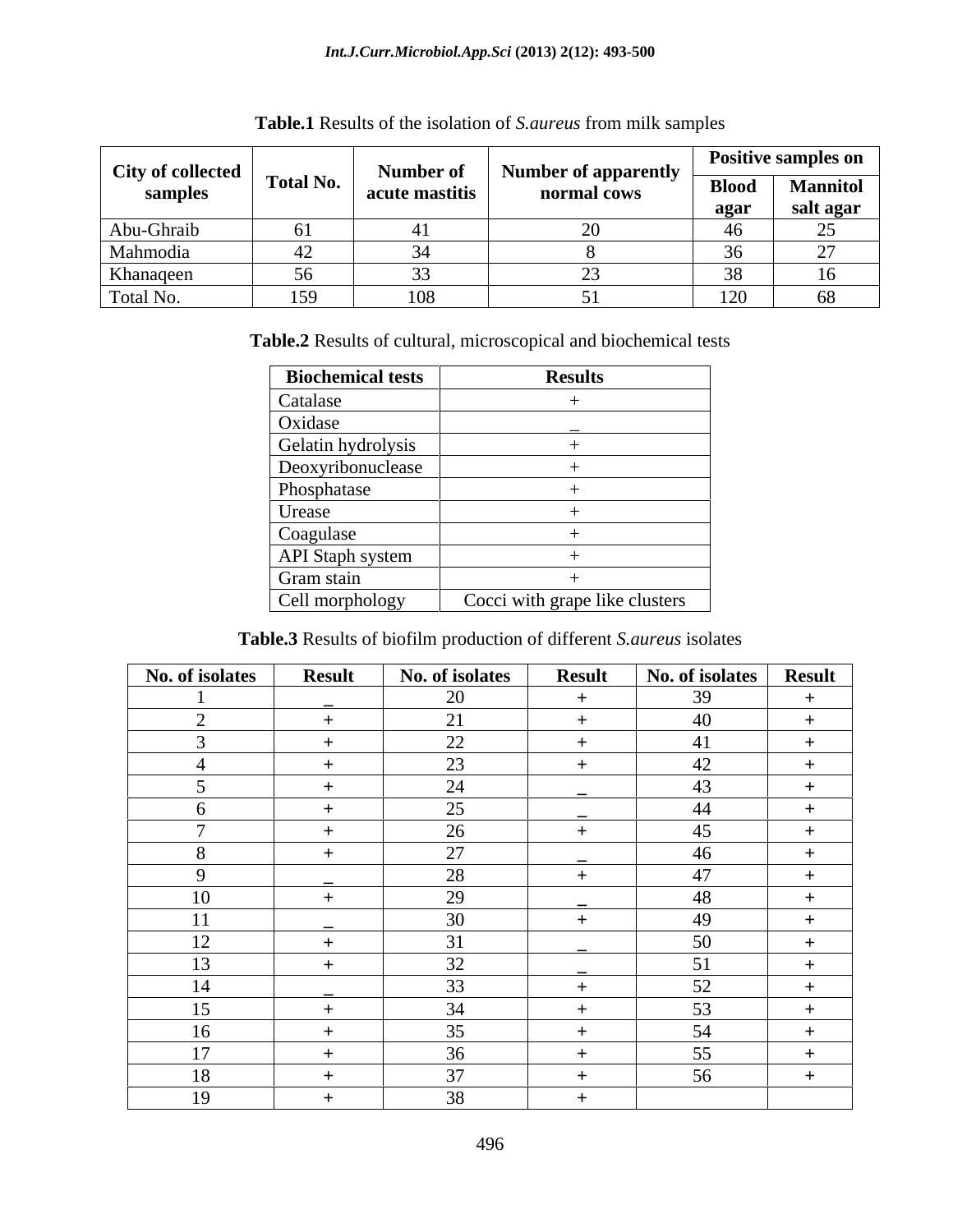| No. of isolate  | <b>Thickness of</b><br>biofilm(mm) | No. of isolate  | <b>Thickness of</b><br>biofilm(mm) |
|-----------------|------------------------------------|-----------------|------------------------------------|
| 2               | 0.6                                | 34              | 0.7                                |
| $\overline{3}$  | 0.5                                | 35              | 0.7                                |
| $\overline{4}$  |                                    | 36              | 0.2                                |
| $\leq$          |                                    | 37              | 0.3                                |
| 6               |                                    | 38              |                                    |
| $\mathbf{\tau}$ | 0.7                                | 39              | 1.5                                |
| 8               |                                    | 40              |                                    |
| 10              |                                    | 41              | 0.9                                |
| 12              | 0.5                                | 42              | 0.9                                |
| 13              | 0.4                                | 43              |                                    |
| 15              | 0.2                                | 44              | 0.7                                |
| 16              | 0.5                                | 45              | 0.5                                |
| 17              | 0.5                                | 46              | 0.7                                |
| 18              |                                    | 47              |                                    |
| 19              | 0.3                                | 48              |                                    |
| 20              |                                    | 49              |                                    |
| 21              | 0.8                                | 50              | 0.9                                |
| 22              |                                    | 51              | 0.5                                |
| 23              | 0.5                                | 52              | 0.5                                |
| 26              | 0.3                                | $\overline{53}$ | $0.6\,$                            |
| 28              | 0.3                                | 54              | 0.9                                |
| 30              | 0.3                                | 55              |                                    |
| 33              | 0.5                                | 56              |                                    |

**Table.4** Thickness (mm) of biofilm produced by *S.aureus* isolates

**Table.5** Results of susceptility test of 10 biofilm producer isolates against 8 of Antibiotics, Group (1)

|                     |                                                 |                                                     | <b>Number of isolates</b> |                          |             |            |
|---------------------|-------------------------------------------------|-----------------------------------------------------|---------------------------|--------------------------|-------------|------------|
| <b>Antibiotics</b>  | <b>Resistant</b>                                |                                                     | Intermediate              |                          | Susceptible |            |
|                     | Number                                          |                                                     |                           | $\overline{\phantom{a}}$ | Number      |            |
| Ampicillin          |                                                 | 90                                                  |                           |                          |             | 10         |
| Chloramphen.        |                                                 | $\overline{\phantom{a}}$                            |                           |                          |             | .60        |
| <b>Tetracycline</b> |                                                 | $\overline{\phantom{a}}$                            |                           |                          |             |            |
| Vancomycin          |                                                 |                                                     |                           |                          |             |            |
| Gentamycn.          |                                                 | $\mathbf{a}$<br>-9V                                 |                           |                          |             |            |
| Ciprofloxacin       |                                                 |                                                     |                           |                          |             | <b>100</b> |
| $C$ loxacillin      |                                                 | ∠υ                                                  |                           |                          |             |            |
| Trimethoprim        | the contract of the contract of the contract of | and the contract of the contract of the contract of |                           |                          |             |            |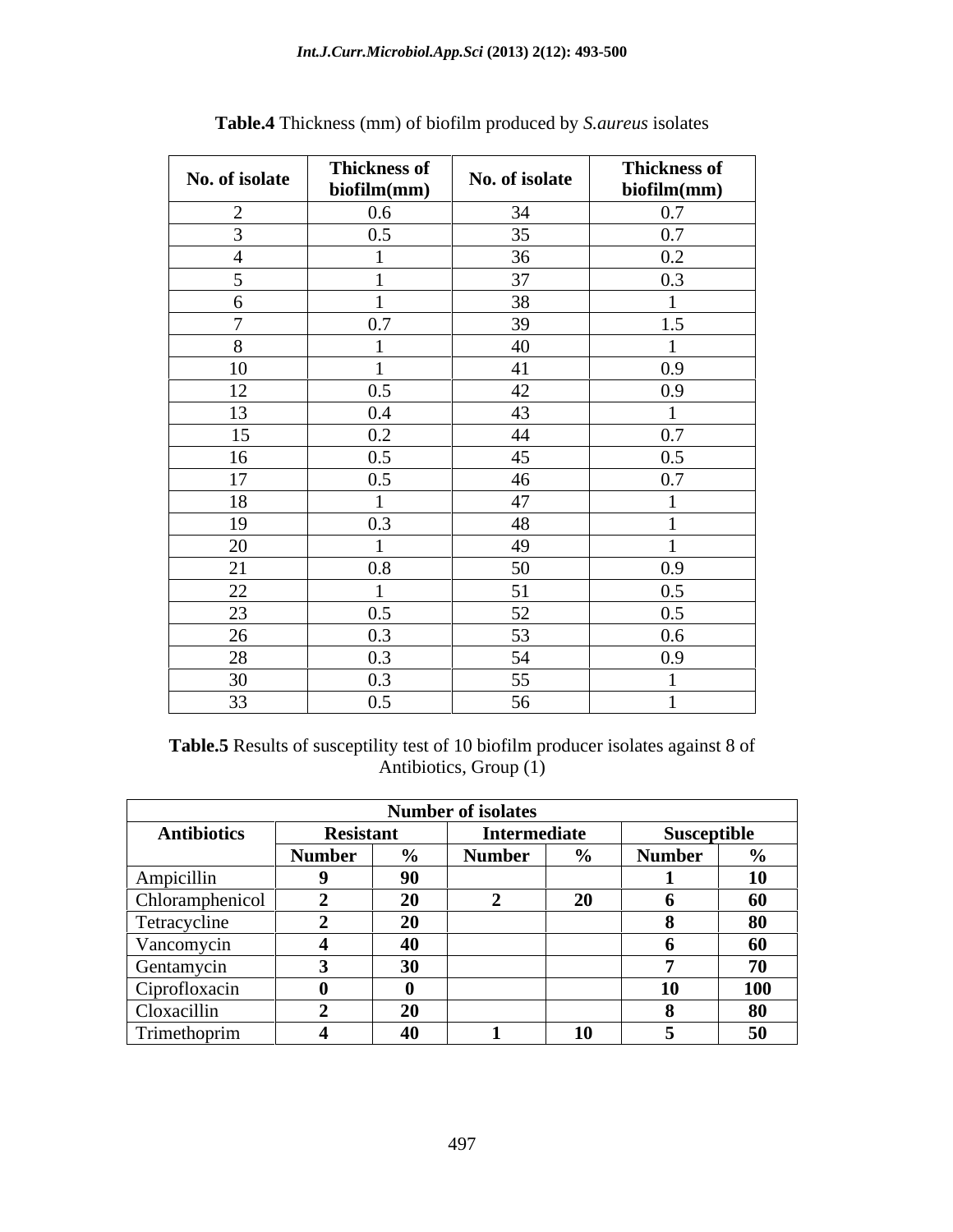|                                                                                          |               | Number of isolates |               |                   |               |             |
|------------------------------------------------------------------------------------------|---------------|--------------------|---------------|-------------------|---------------|-------------|
| <b>Antibiotics</b>                                                                       |               | <b>Resistant</b>   | Intermediate  |                   | Susceptible   |             |
|                                                                                          | <b>Number</b> |                    | $\%$   Number |                   | $\%$   Number |             |
| Ampicillin                                                                               |               | 88.8               |               |                   |               | 111<br>11.1 |
| Chloramphenicol                                                                          |               | $\vert$ 11.1       |               | $\overline{11.1}$ |               | 77.7        |
| Tetracycline                                                                             |               | 11.1               |               |                   |               | 88.8        |
| Vancomycin                                                                               |               | 33.3               |               | 11.1              |               | 55.5        |
| the control of the control of the control of the control of the control of<br>Gentamycin |               | 11.1               |               | 11.1              |               | 777<br>11.1 |
| Ciprofloxacin                                                                            |               |                    |               |                   |               | 100         |
| Cloxacillin                                                                              |               | 22.2               |               | 11.1              |               | 66.6        |
| Trimethoprim                                                                             |               | 22.2               |               | 22.2              |               | 55.5        |

**Table.6** Results of susceptility test of 10 non-biofilm producer isolates against 8 of Antibiotics, Group (2)

of MRSA isolates in their study were resistant against ampicillin, and (24%) isolates were resistant to Gentamycin, and Generally, much of biofilm-associated

The comparative results of biofilm can be attributed to: producer (group 1) and non-biofilm producer (group 2) isolates against these antibiotics showed that all these isolates of (EPS) secreted by biofilm bacteria, acts as both groups were susceptible (100%) to a physical/chemical barrier, thus Ciprofloxacin ,and all isolates of group 1 were more resistant than group 2 against (Thien and O'toole, 2001; Jefferson et al., all 7 antibiotics except Cloxacillin at which group 2 was more resistant than

Susceptibility test of (10) biofilm producer Mah and O'toole, 2001) that 10 - 1000 isolates against (8) of antibiotics showed times more antibiotics are required to treat that all these isolates were susceptible an infection caused by a biofilm- 100% to Ciprofloxacin, and susceptible to associated organism than a planktonic other antibiotics at various ratio as microbe of the same species. Biofilms also illustrated in Table(5) : provide an ideal niche for the exchange of These results are in accordance with antibiotic resistance, making it a perfect Ambrina *et al* .,2010 who found that 85% Mah and O'toole, 2001) that 10 - 1000 extra chromosomal DNA responsible for milieu for emergence of drug resistant pathogens (Donlan, 2002).

only 8% were resistant to Ciprofloxacin. antibiotic resistance observed in this study can be attributed to:

> The extra cellular polymeric substances a physical/chemical barrier, thus preventing penetration by many antibiotics (Thien and O'toole, 2001; Jefferson *et al.*, 2005).

group1 . EPS is negatively charged and functions as Studies have shown (Nickel *et al*., 1985; binding a large number of the antibiotican ionexchange resin which is capable of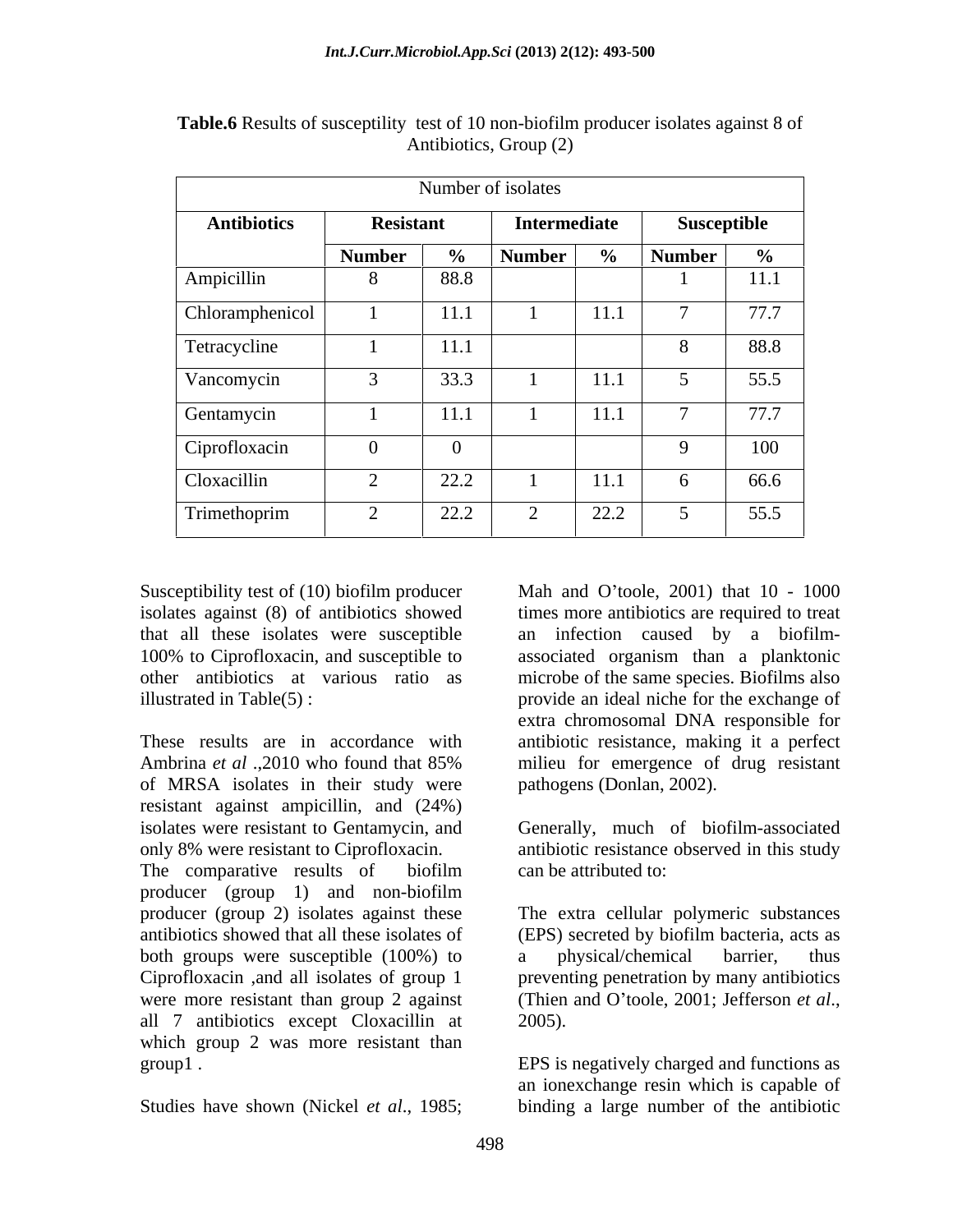molecules that are attempting to reach the born Methicillin Resistant embedded biofilm cells (Prakash *et al.*, Staphylococcus aureus.<br>2003). Bose, S. ; Khodkem, M. ; Basaks, S. ;

Embedded biofilm bacteria are generally not actively engaged in cell division and are smaller in size and less permeable to antibiotics (Thien and O'toole, 2001). Virtually all antimicrobial agents are more effective in killing rapidly-growing cells.

The close contact between bacteria within  $A.L.$  and a biofilm and the matrix may inhibit the penetration of antibiotics through the exopolysaccharid matrix (Jefferson *et al.*,<br>2005).<br> $DC \cdot Cleog \, PD \cdot Cochrane \, CA \, and \, BC \cdot C \cdot (1 - BC \cdot CO)$ 

Biofilm-associated bacteria are often less susceptible to antimicrobial agents and Microbiol. 121, 1–17. host defenses and, as such, infections Costerton, J.W.; Stewart, P.S. and involving biofilm may be harder to treat

- Al-Ani, M.M. 2009. Immunopathological College of Veterinary Medicine - 2888-2896.
- deferent environmental sources on Rev 64:847-867 College of science\_ university of anbar
- Al-Marsoomy, H.M.M. 2007. Isolation and identification some bacterial causes of Med. Probl. 40:40<br>hovine mastitis and the inhibitory role of Flemming, H-C. bovine mastitis and the inhibitory role of Staphylococcus aureus growth. M.Sc. Thesis - College of Veterinary Medicine
- Alam,W.; Rauf,O. and Syed M. Sh., Patterns and Identification of Plasmid-<br>107:295\_299.

born Methicillin Resistant Staphylococcus aureus.

- Bose, S. ; Khodkem, M. ; Basaks, S. ; Mallick, S. K., 2004. Detection Of Biofilm Producing Staphylococci.
- Baurer, A.W. ; Kirbay, W.A.W. ; Sherris, J.S. and Turk, M. 1966. Antibiotic susceptibility testing by astandari-sed single disc method . AM.J. Clin . Patholo .,  $45: 493 - 496$ .
- Christensen, G.D.; Simpson, W.A.; Bisno, Beachey, E.H., 1982. Adherence of slime-producing strains of Staphylococcus epidermidis to smooth surfaces. Infect Immun; 37:318-26.
- Clutterbuck, A.L.; Woods, E.J.; Knottenbelt, D.C.; Clegg, P.D.; Cochrane, C.A. and Percival, S.L., 2007. Biofilms and their relevance to veterinary medicine. Vet. Microbiol. 121, 1–17.
- and clear (Yarwood *et al.*, 2004). a common cause of persistent infect. Sci. Costerton, J.W.; Stewart, P.S. and Greenberg EP. 1999. Bacterial biofilms: 284: 318-322.
- **References** Cucarella, C.; Solano, C.; Valle, J.; Study of Staphylococcus aureus Isolated aureus surface protein involved in<br>
from Bovine Mastitis M.Sc. Thesis biofilm formation. J. Bacteriol. 183. from Bovine Mastitis. M.Sc. Thesis – biology buttled and the Bacteriol. 183, Amorena, B.; Lasa, I. and Penade´s, J.R., 2001. Bap, a Staphylococcus aureus surface protein involved in biofilm formation. J. Bacteriol. 183, 2888 2896.
- Baghdad University Iraq. Davey, M.E. and O'Toole, A. 2000. Al-ithawy, A.A. 2010. Affected factors on Microbial biofilms: from ecology to Pseudomonas aeruginosa Isolated from molecular genetics. Microbiol Mol Biol Microbial biofilms: from ecology to molecular genetics. Microbiol Mol Biol Rev 64:847–867
	- biofilm formation, M.Sc. Thesis\_ Dorocka-Bobkowska, B. and Konopka, K. Iraq.  $\overline{\phantom{a}}$   $\overline{\phantom{a}}$  its role in the pathogenesis of chronic Dorocka-Bobkowska, B. and Konopka, K. 2003.Biofilm formation by candida and infections review (in polish). Dent. Med. Probl. 40:405\_410.
	- Lactobacillus and their products on the Biotouling in water systems cases,<br>Staphylococcus aureus growth M.Sc causes and countermeasures. App 2002.Mini-review. Biofouling in water systems cases, causes and countermeasures. Microbiol Biotechnol 59: 629-640.
- Baghdad University. Fox, L.K.; R.N. Zadoks and Gaskins,C.T. Ambrina Khatoon, Kamal,M.; Syed, F. H.; 2005. Biofilm production by 2010 .Antimicrobial Suscebtibility **Intramammary Intection.** Vet. Microbiol. 2005. Biofilm production by Staphylococcus aureus associated with intramammary infection. Vet. Microbiol. 107:295\_299.
	- Górski, N.P. and Palmer, J.N. 2007.